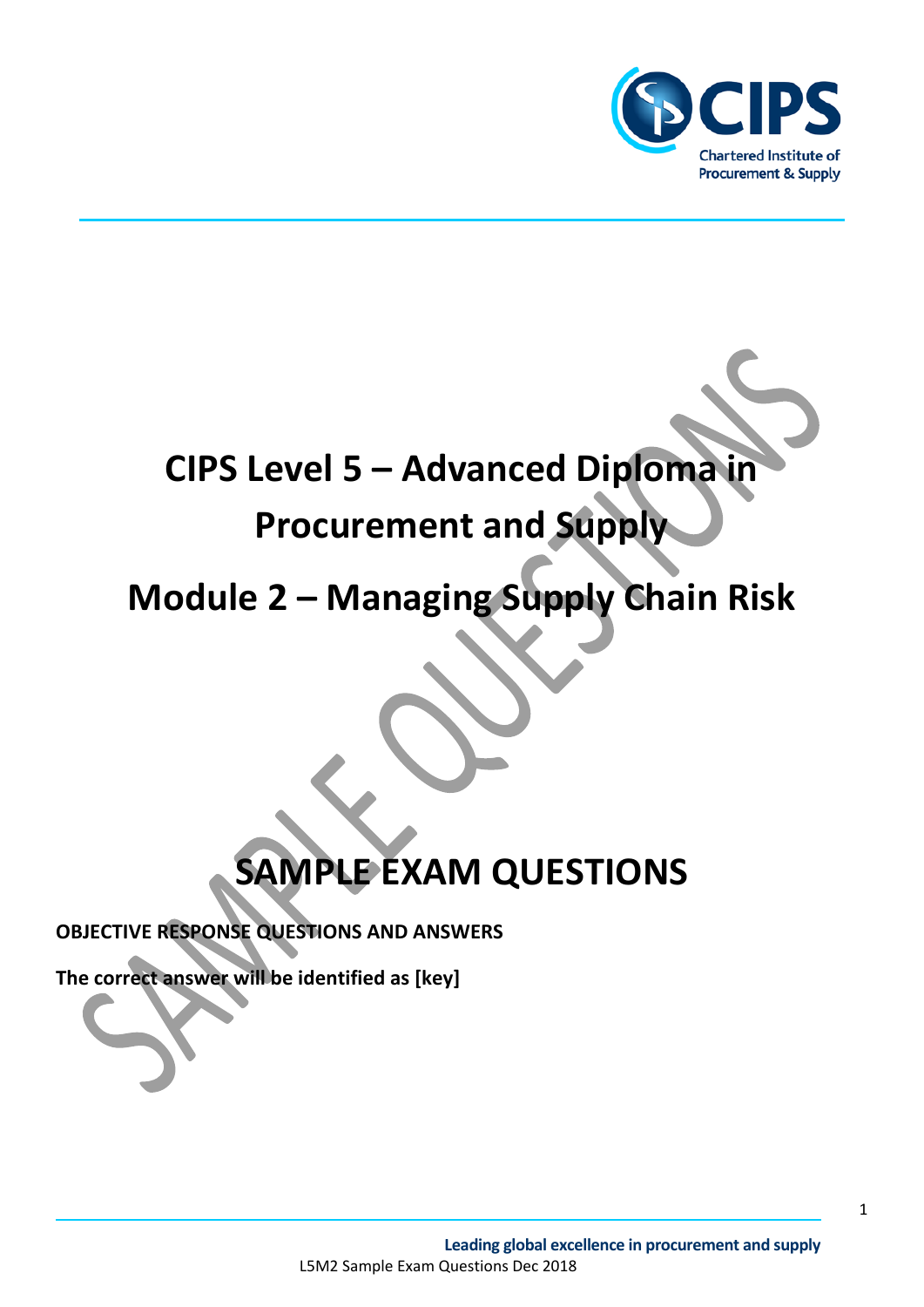

Q1. A supplier's terms and conditions include provision in respect of tsunami, earthquakes and volcanic eruption. This type of provision is known as …

a. a liquidated damages clause

b. an exclusion clause

c. an indemnity clause

d. an insurance provision clause

LO: 2

AC: 2.1

Q2. ManCo Inc is a global manufacturing organisation. It has a highly integrated supply chain. All parties are interconnected with the result that data availability and transparency are high. Its CPO however is concerned about technological risk. Which of the following is such a risk for ManCo?

#### a. Cyber crime

- b. Global economics
- c. Labour standards
- d. Economic uncertainty
- $LO: 1$
- AC: 1.1

Q3. Product Manufacturing Group (PMG) is UK based and has just started sourcing materials from Europe and has to pay its supplier in Euros. This is PMG's first exposure to Euro denominated payments. It does however sell its products into European markets and has Euro receivables. Which of the following will be the most appropriate for PMG to manage its Euro currency risk exposure?

a. Forward contract b. Swap

c. Currency account

d. Option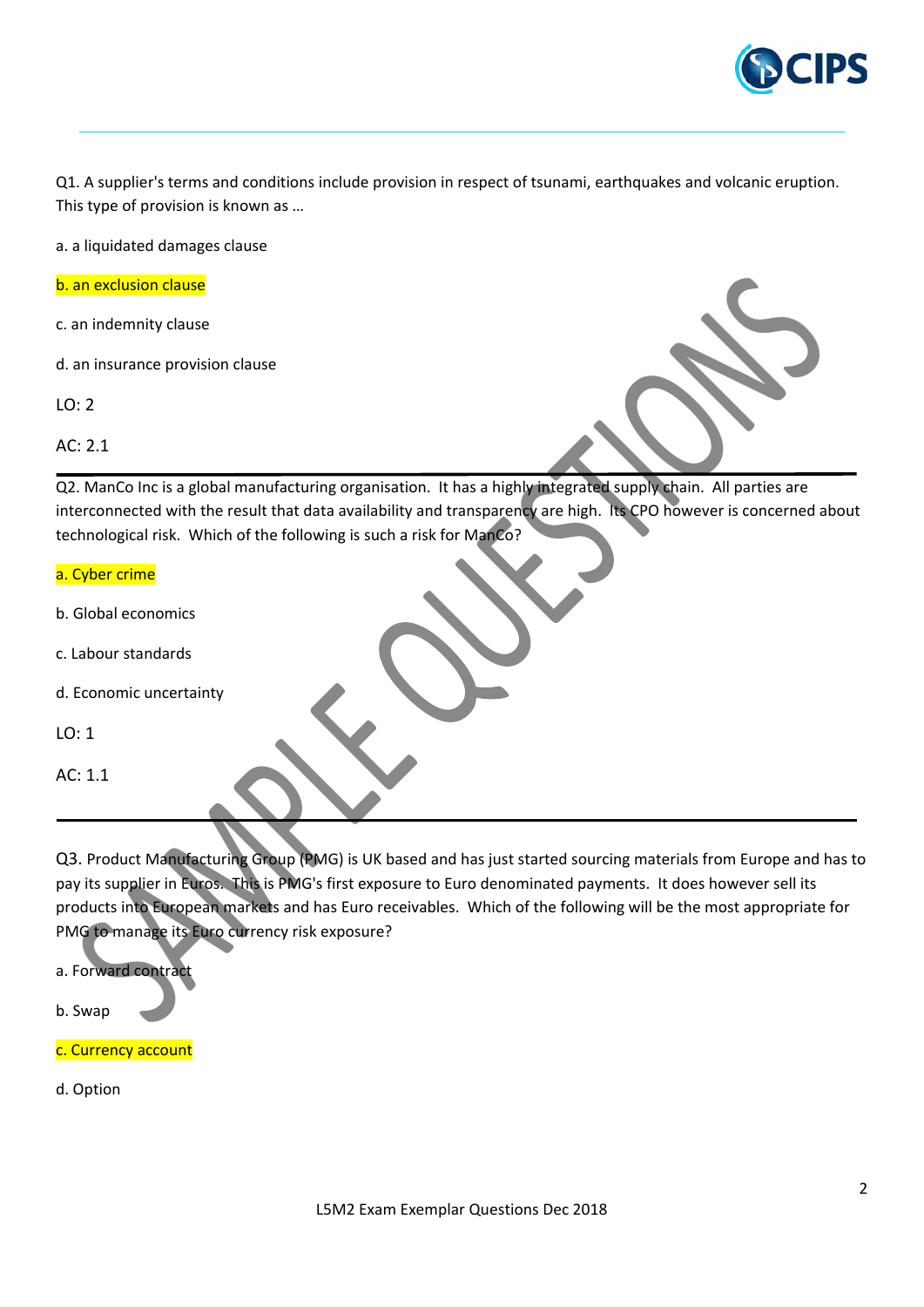

3

| $LO:$ $+$                                                                                           |  |
|-----------------------------------------------------------------------------------------------------|--|
| AC: 1.2                                                                                             |  |
|                                                                                                     |  |
| Q4. The Sarbanes-Oxley regulations are mostly focused on:                                           |  |
| 1. Investor protection                                                                              |  |
| 2. Product quality                                                                                  |  |
| 3. Clear commercial advertising                                                                     |  |
| 4. Corporate financial disclosure                                                                   |  |
|                                                                                                     |  |
| a. 2 and 3 only                                                                                     |  |
| b. 1 and 2 only                                                                                     |  |
| c. 3 and 4 only                                                                                     |  |
| d. 1 and 4 only                                                                                     |  |
|                                                                                                     |  |
| LO: 1                                                                                               |  |
| AC: 1.3                                                                                             |  |
|                                                                                                     |  |
| Q5. Which of the following are potential risks that are directly associated with a company's brand? |  |
| 1. Marketing                                                                                        |  |
| 2. Reputation                                                                                       |  |
| 3. Positioning                                                                                      |  |
| 4. Support                                                                                          |  |

- a. 1 and 2 only
- b. 2 and 3 only
- c. 3 and 4 only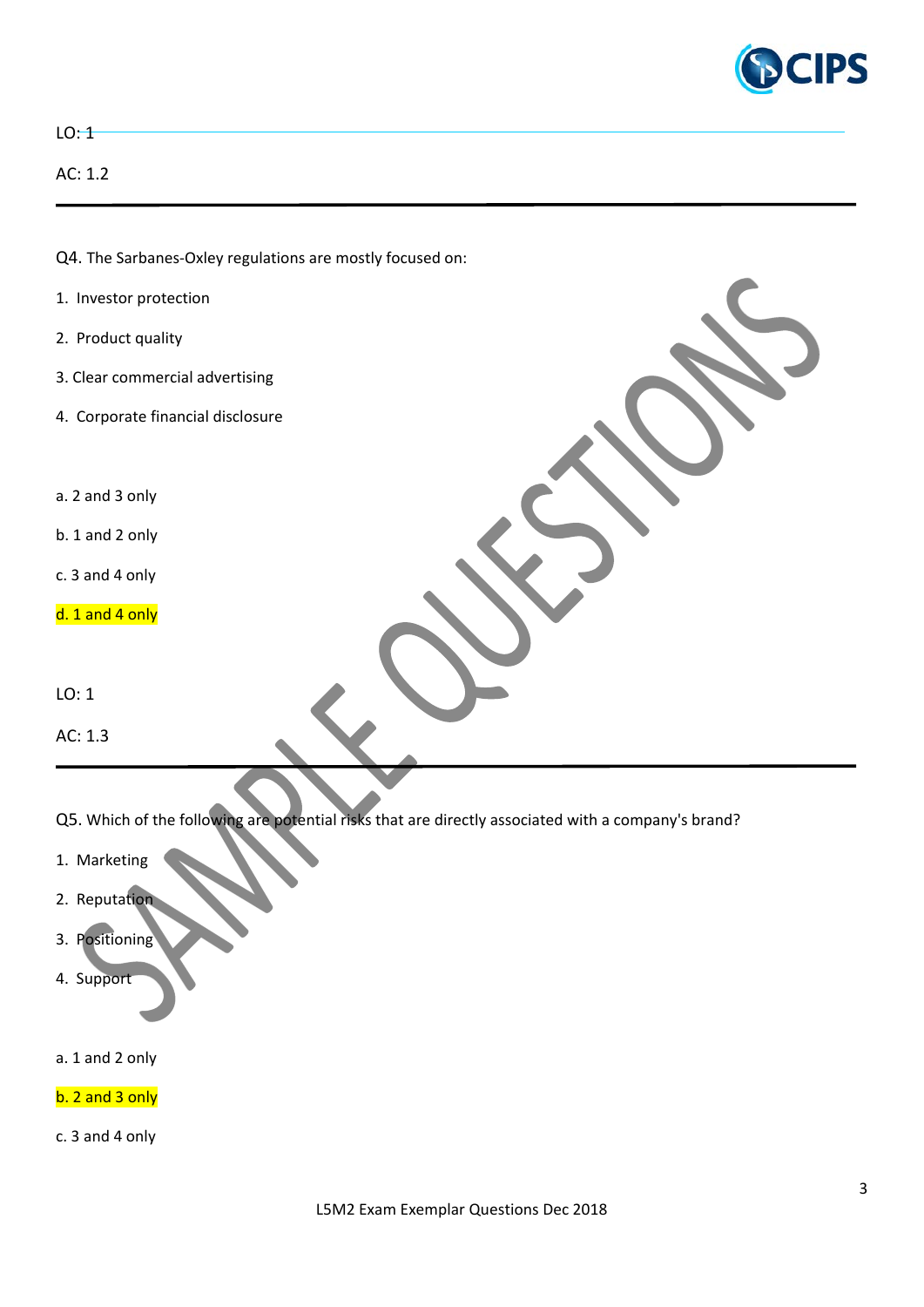

d. 1 and 4 only

LO: 1

AC: 1.4

Q6. Is it usual to encourage whistle-blowing amongst employees working in the supply chain if they suspect unethical behaviour in the supply chain?

a. Yes, because these staff are more likely to be aware of such malpractices

b. Yes, because they will always know if there is unethical behaviour

c. No, because there is usually no means of them doing so confidentially

d. No, because in many countries this will be illegal as it is confidential information

LO: 1

AC: 1.3

Q7. A procurement manager is responsible for a high-risk and medium-value contract for which the procurement organisation is critically dependent on the supplier. The procurement manager has instructed the supplier to submit a disaster recovery plan. Is this action appropriate?

a. Yes - disaster recovery plans should be a standard requirement for all suppliers on all contracts

b. No - the procurement manager is responsible for creating the disaster recovery plan

c. No - disaster recovery planning is only required on high-risk and high-value contracts

d. Yes - the plan will show how the supplier will continue to operate and deliver the service in a disaster situation

 $LO: 2$ 

AC: 2.2

Q8. Recognised risk management strategies to mitigate risks include which of the following? Select **TWO** that apply.

#### a. Treat

- b. Trust
- c. Translate
- d. Test
- e. Transfer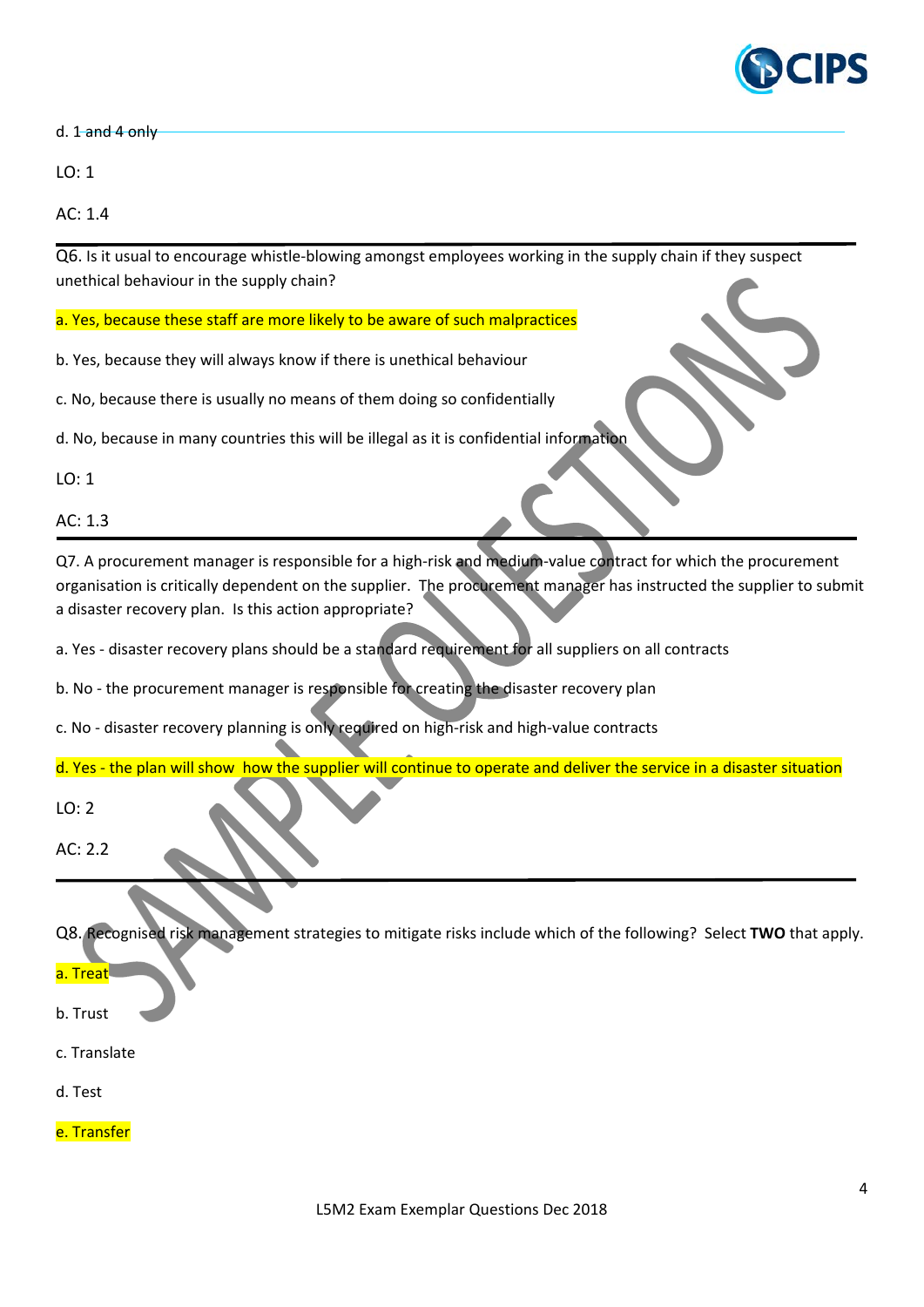

LO: 3

AC: 3.4

Q9. Software Development Inc (SDI) develops and markets a range of business applications and products. It has its own product development resource but also uses external contractors where expertise is not available in house. SDI is just about to start working with a small organisation called XNX Developers (XNX) on a highly secret new development currently known as Project Y. SDI and XNX have worked together successfully in the past. Ultimately, when the development is completed, SDI will pay XNX a one-off fee for exclusive and full ownership of Project Y. XNX is happy with this arrangement as it needs an injection of funds to support the development of its own product range and bank finance is not available. SDI and XNX have also reached agreement on XNX's acceptance to compensate SDI for potential future liability on Project Y in respect of the development work it has undertaken.

Based on the information provided, which of the following clauses will be a priority for SDI to include in the contract to address its specific needs?

| 1.              | Intellectual property rights |  |  |  |  |
|-----------------|------------------------------|--|--|--|--|
| 2.              | Force majeure                |  |  |  |  |
| 3.              | Jurisdiction                 |  |  |  |  |
| 4.              | Indemnity                    |  |  |  |  |
|                 |                              |  |  |  |  |
| a. 1 and 2 only |                              |  |  |  |  |
| b. 2 and 3 only |                              |  |  |  |  |
| c. 3 and 4 only |                              |  |  |  |  |
| d. 1 and 4 only |                              |  |  |  |  |
| LO: 2           |                              |  |  |  |  |
| AC: 2.1         |                              |  |  |  |  |
|                 |                              |  |  |  |  |

Q10. Pharma Group Chemicals (PGC) is conducting a review of its key contracts, part of which involves a detailed risk assessment of supplier and supply chain risks in respect of a number of its most important products. PGC's CPO is anxious to ensure that changes in PGC's external environment are closely monitored and any risks arising for changes are acted on accordingly. The findings in respect of PGC's top five products are: